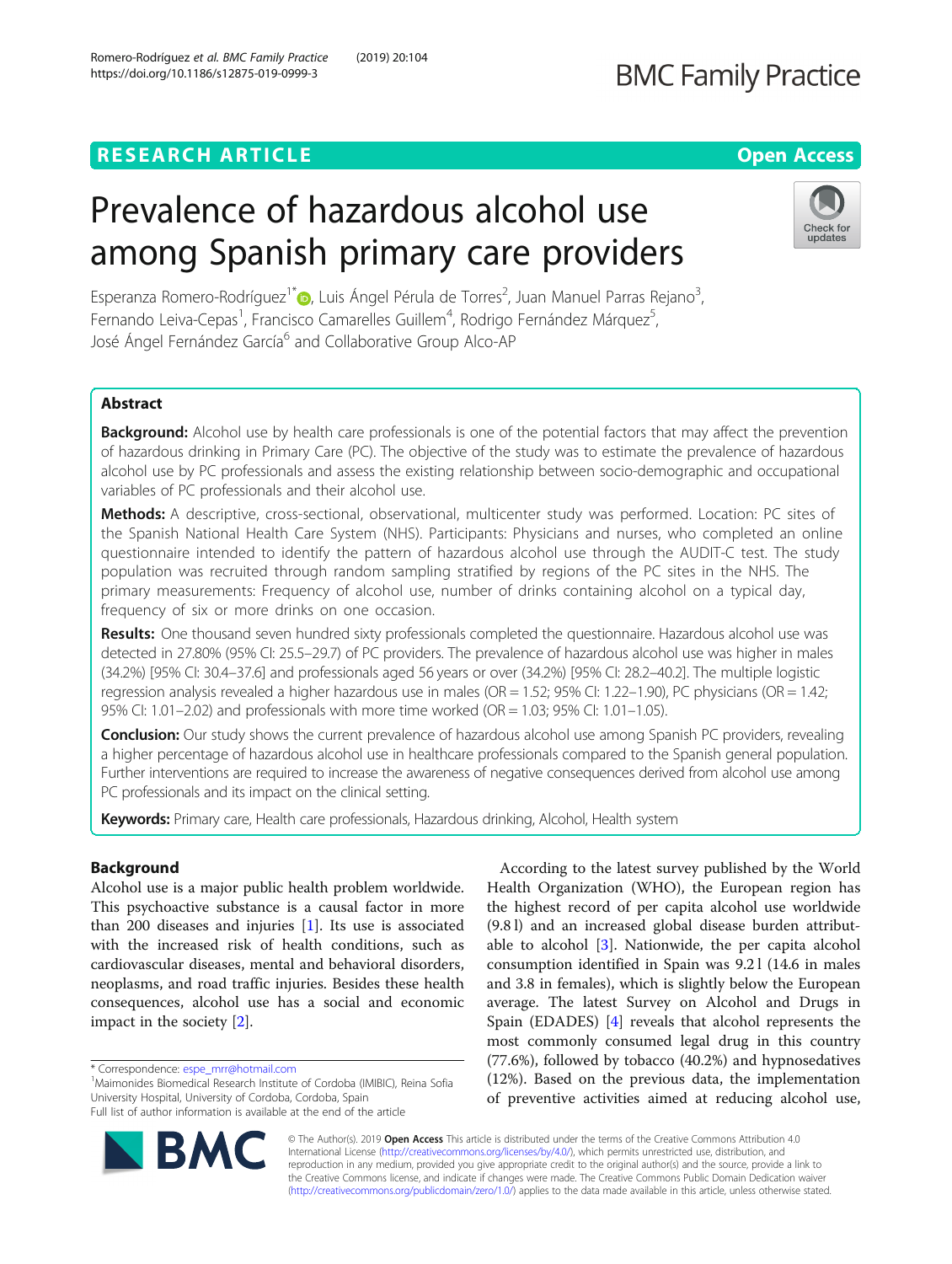conducted by health care professionals, represents a public health priority [\[5](#page-6-0)]. Regular visits focused on the approach to hazardous alcohol use or risky alcohol use (level of alcohol use that may be harmful, equivalent to an alcohol intake over 2–2.5 SDUs [Standard Drink Unit =  $10 g$  of pure alcohol]/day in females, and more than 4 SDUs/day in males)  $[6]$  $[6]$  may lead to a significant reduction in alcohol consumption in the Primary Care (PC) setting [[7\]](#page-6-0).

Currently, multiple factors influencing the development of hazardous alcohol use and the magnitude of the problems related to its intake have been identified in the general population  $[8]$  $[8]$  $[8]$ . Among the factors to be considered, alcohol availability, the culture regarding its use, the implementation and compliance with current regulations and the preventive strategies developed by health care professionals should be noted [[9\]](#page-6-0). Among the latter, PC provider's alcohol use, which may be significantly correlated with their professional alcohol-related practices, should be remarked [[10\]](#page-6-0).

Several studies have addressed the level of alcohol use by health care professionals [\[11](#page-6-0)–[13\]](#page-6-0). However, no national studies have identified the prevalence of hazardous alcohol use by PC professionals [[14](#page-6-0)–[16](#page-6-0)]. Therefore, the objectives of the present study are: 1) To estimate the prevalence of hazardous alcohol use by PC professionals; 2) To assess the existing relationship between socio-demographic and occupational variables of PC professionals and their alcohol intake.

### Methods

A descriptive, cross-sectional, observational and multicenter study was designed. The study population was formed by health care professionals of PC sites in the Spanish National Health Care System (NHS). The project was conducted from August 2014 to August 2016.

The information was obtained from a questionnaire designed by members of the Family and Community Medicine Teaching Unit of Cordoba, under the expert guidance of the Program for Preventive Activities and Health Promotion (PAPPS, Programa de Actividades Preventivas y de Promoción de la Salud, which belongs to the Spanish Society of Family and Community Medicine -semFYC-, Sociedad Española de Medicina Familiar y Comunitaria) [\[17](#page-6-0)]. This questionnaire was created to be self-completed anonymously by each professional, upon the signing of the informed consent and was subjected to a process of consensus, apparent logic, and content validation.

The inclusion criteria were: To be a PC professional (family physician, nurse or family and community medicine resident) of the NHS, and to give consent to participate in the study.

The study population was recruited in several ways:

- 1) Through the professionals participating in a previous study, the CECC-AP [[18\]](#page-6-0), who were recruited through the PAPPS and the Communication and Health Group of the semFYC.
- 2) By emailing members of semFYC and the Spanish Society of Primary Care Physicians (SEMERGEN, Sociedad Española de Médicos de Atención Primaria).
- 3) Through random stratified sampling of the PC sites in the NHS, which was performed according to the number of existing centers in each Autonomous Community. An e-mail was sent to the director of the PC site, explaining the objective of the study and encouraging him/her to disseminate the study and to promote survey completion among team members, using the snowball method.

The site random sample was obtained from the catalog of the Ministry of Health [\[19](#page-6-0)]. According to this nationwide database, the number of physicians who worked in public PC was 33,482. Assuming that 75% of the sites selected wanted to collaborate in the study, and, from these sites, 4 professionals per PC site and 2 per local clinic on average wanted to collaborate, a sample of at least 430 PC sites and local clinics was considered necessary.

The sample size calculation was determined based on an alpha error of 5%, a precision of 3% and an expected prevalence of alcohol use of 50% ( $p = q = 0.5$ ; maximum indetermination situation), and it was necessary to enroll at least 1,068 professionals in the study.

The overall response rate, considering the membership in scientific societies, was 6.4%. The survey was submitted to 16,474 members of semFYC and 8,000 affiliates of SEMERGEN. Finally, 1,110 members of semFYC and 469 affiliates of SEMERGEN completed the questionnaire.

The study variables analyzed were socio-demographic characteristics (age, sex), occupational characteristics (type of profession, resident trainer, time worked, membership to scientific societies, affiliation to the PAPPS) and hazardous drinking.

The primary outcome of the study was hazardous alcohol use, and it was measured through the AUDIT-C questionnaire [\[20](#page-6-0)], abbreviated version of the Alcohol Use Disorders Identification Test -AUDIT- endorsed by the WHO [\[21](#page-6-0)]. The AUDIT-C questionnaire consists of three items (frequency of consumption of alcoholic beverages, number of drinks containing alcohol on a typical day, frequency of consumption of six or more SDUs on one occasion), and each item is rated from 0 to 4, with a total potential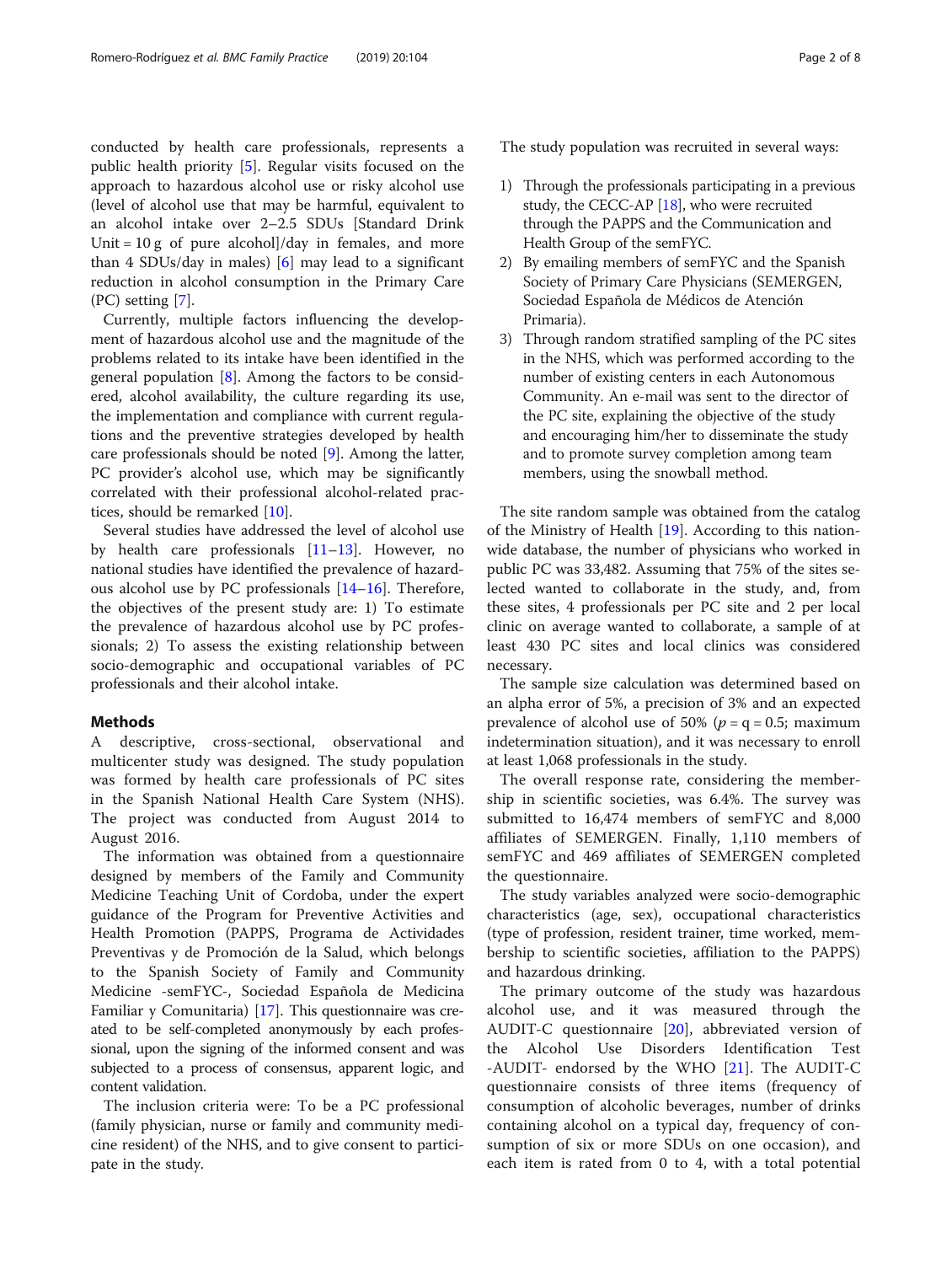score that ranges from 0 to 12. Following the criteria established by PAPPS and WHO, a total AUDIT-C score of ≥5 in males or ≥ 4 in females was considered as possible hazardous alcohol use [[22\]](#page-6-0).

Surveys were completed online through Google Drive. Data were statistically processed with SPSS v. 17.0 and EPIDAT 3.1 programs. Descriptive statistics were performed and 95% confidence intervals (95% CI) were calculated for the primary study estimators. Subsequently, a bivariate analysis was conducted to verify the relationship of the independent variables and the AUDIT-C questionnaire (Chi-square test, mean comparison test, such as the Student's T-test or ANOVA test, upon normality check –Kolmogorov-Smirnov test–, using bilateral testing, and  $p \leq 0.05$ ).

Finally, a multiple logistic regression analysis was conducted to check which variables were associated with hazardous alcohol use. The dependent variable was hazardous drinking (dichotomous variable, obtained from the sum of the three items that form the AUDIT-C questionnaire: Frequency of alcohol use, number of drinks containing alcohol on a typical day, frequency of six or more SDUs on one occasion). The independent variables included in the regression model were: age, sex, type of professional (treated as dummy variable), time worked in PC and resident trainer. Those variables whose p-value with Wald test was > 0.05 were deleted, obtaining the most parsimonious model. In order to verify the goodness of fit of the model, the Hosmer-Lemeshow test was used. The project obtained the approval of the Ethics Committee of Hospital Reina Sofía of Cordoba.

#### Results

A total of 1,760 PC professionals (75.6% family doctors, 12.5% nurses, 11.4% family medicine residents) participated in the study. 62.9% (95% CI: 60.6–65.2) of the surveyed population were women. The average age of the participants was 47.7 years (SD 11.24; limits: 26 to 64 years; 95% CI: 47.17–48.22), and the mean time worked was 14.10 years (SD 10.55; limits: 1–39; 95% CI: 13.60– 14.59) (Table 1).

63.5% (95% CI: 61.2–65.7) of professionals surveyed belonged to the scientific society semFYC, 26.8% (95% CI: 24.7–28.9) were affiliated to SEMERGEN, 4.5% (95% CI: 3.5–5.5) were members of SEMG (Spanish Society of General Physicians -Sociedad Española de Médicos Generales-), 1.2% (95% CI: 0.7–1.7) belonged to the nursing society ASANEC (Andalusian Association of Community Nursing-Asociación andaluza de Enfermería Comunitaria-) and 4% (95% CI: 3.1–5.0) were members of other societies not included above. 25.9% (95% CI: 23.8– 28.0) of healthcare professionals surveyed were affiliated to the PAPPS.

Table 1 Sociodemographic and occupational characteristics of Primary Health Care providers surveyed

| Characteristics of providers | n (%)       | 95% CI        |
|------------------------------|-------------|---------------|
| Sex                          |             |               |
| Male                         | 653 (37.1)  | 34.8-39.4     |
| Female                       | 1107 (62.9) | $60.6 - 65.2$ |
| Age (years)                  |             |               |
| Less than 35                 | 475 (27.2)  | $24.9 - 29.1$ |
| $36 - 45$                    | 432 (24.7)  | $22.5 - 26.6$ |
| $46 - 55$                    | 426 (24.4)  | $22.2 - 26.2$ |
| 56 or more                   | 415 (23.7)  | $21.6 - 25.6$ |
| Type of provider             |             |               |
| Primary care physician       | 1330 (75.6) | 73.5-77.6     |
| Nurse                        | 220 (12.5)  | $10.9 - 14.1$ |
| Medical Resident             | 201 (11.4)  | $9.9 - 12.9$  |
| Resident Trainer             |             |               |
| Yes                          | 588 (33.4)  | $31.2 - 35.6$ |
| <b>No</b>                    | 1172 (66.6) | 64.4-68.8     |
| Time worked (years)          |             |               |
| Less than 5                  | 486 (27.8)  | $25.5 - 29.7$ |
| $5 - 10$                     | 317 (18.1)  | $16.2 - 19.8$ |
| $11 - 20$                    | 451 (25.8)  | $23.6 - 27.7$ |
| More than 20                 | 494 (28.3)  | $26.0 - 30.2$ |

95% CI 95% Confidence Interval

#### Overall, the hazardous drinking recorded in the study population was 27.80% (95% CI: 25.5–29.7)

After analyzing the 3 items of the AUDIT-C questionnaire, 24% (95% CI: 21.5–26.5) of female health care professionals met criteria for hazardous alcohol use, compared to 34.2% (95% CI: 30.4–37.6) of male professionals who had this pattern of alcohol use (Table [2](#page-3-0)).

Table [3](#page-3-0) represents the differences between the group of professionals with risky alcohol use and health care professionals who did not have this pattern of alcohol use, according to socio-demographic and occupational variables. Statistical significance was obtained with regard to age ( $p = 0.005$ ), sex ( $p = 0.001$ ), type of profession  $(p = 0.005)$ , being resident trainer  $(p = 0.060)$  and time worked  $(p < 0.001)$ .

According to age, the analysis revealed a higher percentage of hazardous drinking in health care professionals age 56 or older (34.2%; 95% CI: 28.2–40.2), compared to those professionals aged 45–55 years (25.8%; 95% CI: 20.5–31.5) (Table [3\)](#page-3-0). With regard to the participants' sex, male professionals had a higher percentage of hazardous alcohol use (34.2%; 95% CI: 29.4– 39.0). In relation to the type of health care professional, family physicians had the highest percentage of risky alcohol use (29.4%; 95% CI: 26.2–32.7) out of the three professions analyzed.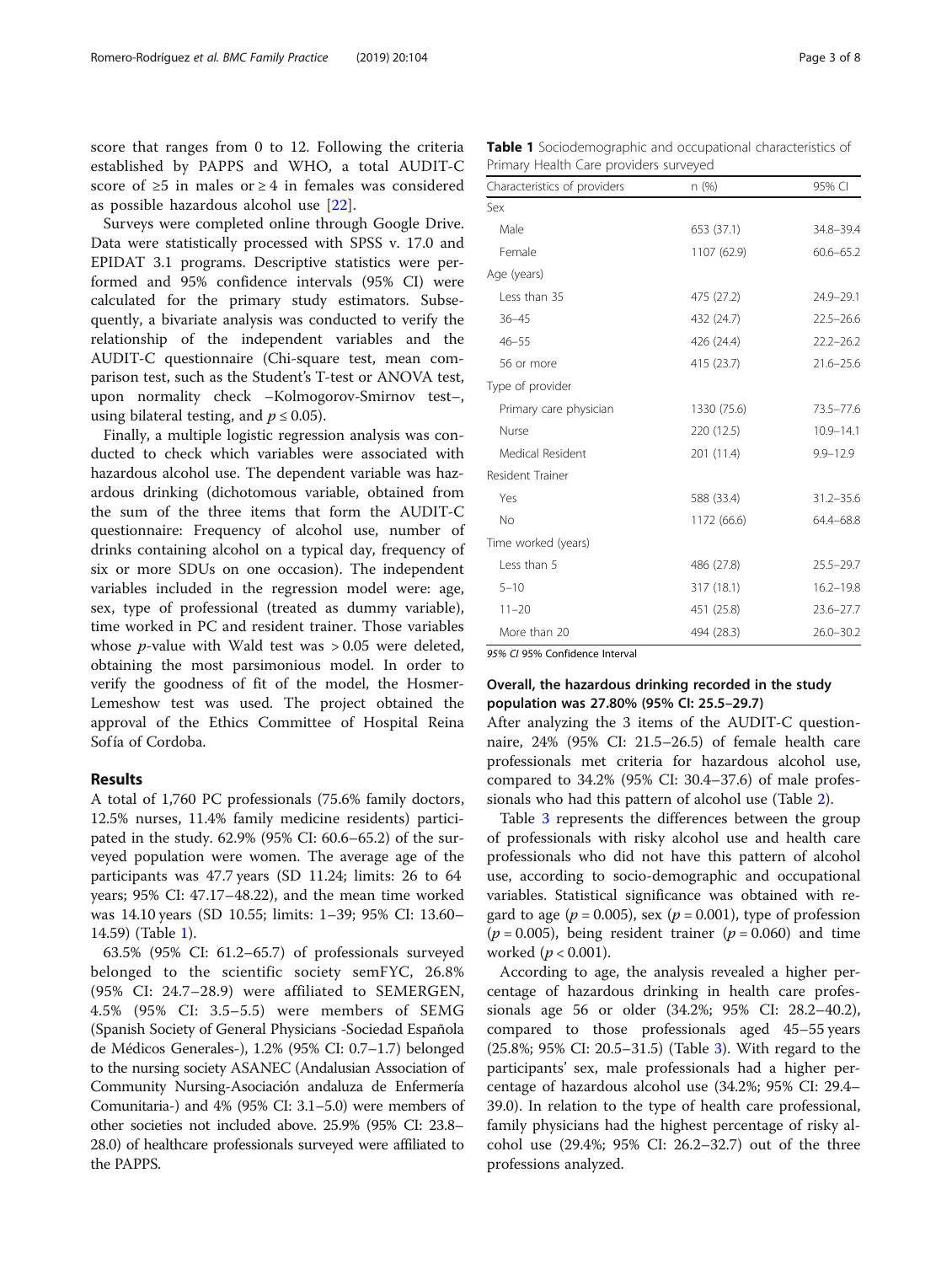| Alcohol Use/AUDIT-C                                  | Scores       | Female     | Male       | Total       |
|------------------------------------------------------|--------------|------------|------------|-------------|
|                                                      |              | n(%)       | n (%)      |             |
| Frequency of consumption                             |              |            |            |             |
| Never                                                | $\mathbf 0$  | 170 (15.5) | 40(6.2)    | 210 (12.0)  |
| 1-2/ per month                                       |              | 318 (28.9) | 137(21.1)  | 455 (26.0)  |
| 2-4/ per month                                       | 2            | 390 (73.5) | 172 (26.5) | 562 (32.2)  |
| 2-3/ per week                                        | 3            | 162 (14.7) | 151 (23.3) | 313 (17.9)  |
| 4 or more/ per week                                  | 4            | 59 (5.4)   | 149 (23.0) | 208 (11.9)  |
| Number of drinks containing alcohol on a typical day |              |            |            |             |
| $1 - 2$                                              | $\mathbf{0}$ | 591 (53.8) | 206 (31.7) | 797 (45.6)  |
| $3 - 4$                                              |              | 453 (41.2) | 374 (57.6) | 827 (47.3)  |
| $5 - 6$                                              | 2            | 50 $(4.5)$ | 63 (9.7)   | 113(6.5)    |
| $7 - 9$                                              | 3            | 3(0.3)     | 6(0.9)     | 9(0.5)      |
| 10 or more                                           | 4            | 2(0.2)     | 0(0.0)     | 2(0.1)      |
| Drinking 6 or more drinks in one day                 |              |            |            |             |
| Never                                                | $\circ$      | 907 (82.5) | 418 (64.4) | 1325 (75.8) |
| Less than monthly                                    |              | 158 (14.4) | 183 (28.2) | 341 (19.5)  |
| Monthly                                              | 2            | 26 (2.4)   | 33(5.1)    | 59 (3.4)    |
| Weekly                                               | 3            | 6(0.5)     | 15(2.3)    | 21(1.2)     |
| Daily                                                | 4            | 2(0.2)     | 0(0)       | 2(0.1)      |
| Hazardous drinking (Total AUDIT-C score)             |              | 264 (24.0) | 222 (34.2) | 486 (27.80) |

<span id="page-3-0"></span>Table 2 Hazardous alcohol use detected in Primary Health Care providers

95% CI 95% Confidence Interval

Table 3 Hazardous drinking of Primary Health Care providers according to sociodemographic and occupational characteristics

| Variables        |                        | No Hazardous drinking n (%) | Hazardous drinking n (%) | $p$ value <sup>a</sup> |
|------------------|------------------------|-----------------------------|--------------------------|------------------------|
| Age              | Less than 35           | 344 (72.4)                  | 131 (27.6)               | 0.005                  |
|                  | $36 - 45$              | 329 (76.2)                  | 103 (23.8)               |                        |
|                  | $46 - 55$              | 316 (74.2)                  | 110 (25.8)               |                        |
|                  | 56 or more             | 273 (65.8)                  | 142 (34.2)               |                        |
| Sex              | Male                   | 427 (65.8)                  | 222 (34.2)               | < 0.001                |
|                  | Female                 | 835 (76.0)                  | 264 (24.0)               |                        |
| Type of provider | Primary care physician | 933 (70.6)                  | 389 (29.4)               | 0.005                  |
|                  | Medical Resident       | 158 (76.0)                  | 50 $(24.0)$              |                        |
|                  | Nurse                  | 171 (78.4)                  | 47 (21.6)                |                        |
| Resident Trainer | Yes                    | 857 (73.6)                  | 307 (26.4)               | 0.060                  |
|                  | <b>No</b>              | 405 (69.3)                  | 179 (30.7)               |                        |
| Time worked      | Less than 5            | 365 (75.1)                  | 121 (24.9)               | < 0.001                |
|                  | $5 - 10$               | 236 (74.4)                  | 81 (25.6)                |                        |
|                  | $11 - 20$              | 336 (74.5)                  | 115(25.5)                |                        |
|                  | More than 20           | 325 (65.8)                  | 169 (34.2)               |                        |

<sup>a</sup> Chi-square Test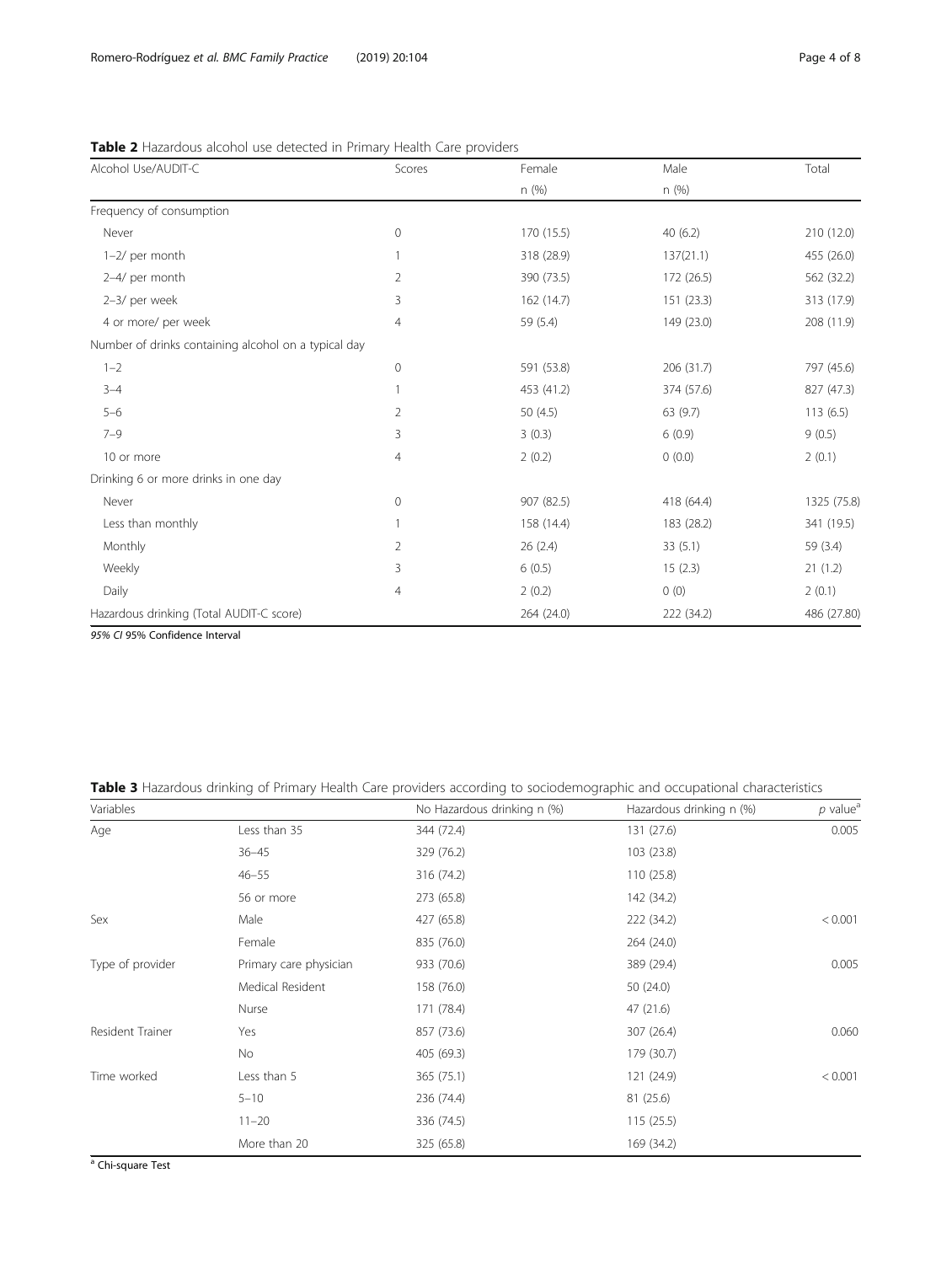Table 4 Variables related to hazardous drinking. Logistic regression final model

| Variable                                                            | ß        | OR   | 95% CI        | $p$ value |  |
|---------------------------------------------------------------------|----------|------|---------------|-----------|--|
| Edad (years)                                                        | $-0.017$ | O 98 | $0.96 - 1.00$ | 0.087     |  |
| Sex (Male Vs Female)                                                | 0421     | 1.52 | $1.22 - 1.90$ | < 0.001   |  |
| Type of provider (Reference category: nurse)                        |          |      |               |           |  |
| -Primary care physician vs. Nurse 0.352                             |          | 1.42 | $1.00 - 2.02$ | 0048      |  |
| -Medical Resident vs. Nurse                                         | 0.278    | 132  | 081-215       | 0.264     |  |
| Time worked (years)                                                 | 0.029    | 1.03 | $1.01 - 1.03$ | 0.005     |  |
| Denondert indebte Heroden ddelder Was in Nath OD Odde Datis, OEN CL |          |      |               |           |  |

Dependent variable: Hazardous drinking (Yes vs Not); OR Odds Ratio, 95% CI 95% Confidence Interval; Hosmer-Lemeshow Test: 13.599; p = 0.093

As shown in Table 4, the variables associated with hazardous alcohol use, through multiple logistic regression analysis and after adjusting the model by age variable, were: Sex (higher in males, OR = 1.52;  $p < 0.001$ ), type of professional (higher risk use among family physicians, compared to nurses,  $OR = 1.43$ ;  $p = 0.045$  and time worked (more likely to have hazardous alcohol use, as the time worked increases,  $OR = 1.03$ ;  $p = 0.004$ ).

#### **Discussion**

This study constitutes the first nationwide analysis focused on the hazardous alcohol use among Spanish PC professionals. The present research is intended to evaluate the current situation of this public health problem and to determine similarities and differences identified in other research studies performed by professionals of several health care settings.

Studies developed in the last decade [\[23](#page-6-0), [24\]](#page-6-0) highlight the role played by health care professionals in the implementation of health promotion and preventive practices aimed at reducing hazardous alcohol use. In this setting, health care professionals' knowledge, attitude, beliefs and experiences about the recommendations of healthy lifestyles and disease prevention acquire special relevance.

PC professionals' health behaviors may influence patients' attitude and motivation to make changes in their lifestyle [[25\]](#page-6-0). One of the potential predictors of health promotion and prevention of hazardous alcohol use is the PC professionals' personal alcohol use. Several studies reveal a significant association between health providers' alcohol use and their clinical management to approach this substance in the PC setting, wherein professionals with healthy lifestyles are the most prone to offering preventive advices regarding alcohol [[26,](#page-6-0) [27\]](#page-6-0).

At present, there are local studies focused on the pattern of hazardous alcohol use by PC professionals [[14](#page-6-0)–[16](#page-6-0)]. The percentages of hazardous drinking obtained in these studies are heterogeneous, due to the different criteria used to define risky alcohol use, which is a limitation that should be considered to compare these data with the results obtained in our research.

Rodríguez's [\[14](#page-6-0)] study identifies risky alcohol use in 20.7% female professionals and in 27.7% male professionals. This percentages are lower than those obtained in the present research. Several international studies that approach this issue show a wide variety of results. Rosta [[28\]](#page-6-0) detected a risky alcohol use percentage of 19.8% in German health care professionals; this prevalence is similar to that obtained by Joos [[29\]](#page-6-0) (18%) in a sample of 1,501 specialists. In addition, Sebo [\[30](#page-6-0)] identified a hazardous alcohol use of 31.1% in male professionals and 24% in female professionals, which is a similar percentage to that obtained in our research (34.2% in males, 24% in females).

The prevalence of hazardous alcohol use indicated in this study, compared to published global data of the Spanish population, is higher in both males and females. Additionally, Gual  $[31]$  $[31]$  pointed out that the percentage of the Spanish general population who drank over the risk thresholds was 22.1% (32.7% in males and 11.3% in females). This fact significantly contrasts with data obtained in the European Survey of Health in Spain (ESHS) [\[32\]](#page-7-0) published in 2016, which showed that 1.6% of the population had risky alcohol use (> 40 g/day in males and  $> 20$  g/day in females). One of the main reasons that could explain this contrast is the heterogeneity of criteria used in the diagnosis of risky alcohol use.

The finding of a higher risky alcohol use among PC professionals, compared to the general population, may be explained by the presence of different factors related to the healthcare profession, such as work conditions (number of on-call shifts, work stress, occupational burnout syndrome, or number of work hours per week), degree of professional satisfaction, organizational environment, personal situation (marital status, number of children), or the type of medical specialty [\[33](#page-7-0)]. Oreskovich's [[34](#page-7-0)] study, conducted in a sample of 7,197 surgeons, identified as predisposing factors of hazardous alcohol use the occurrence of burnout (OR 1.25; 95% CI: 1.06–1.48), depression (OR 1.48; 95% CI: 1.26–1.73), or medical malpractice (OR 1.45; 95% CI: 1.17–1.78). This fact highlights the need to analyze potential factors that are related to the professionals' risky alcohol use. Further research is required to provide help to those professionals in whom a risky alcohol use is detected, and to promote the care of these professionals by means of specific programs developed with this purpose, such as the Comprehensive Health Care Program for Sick Physicians (PAIME, Programa de Atención Integral al Médico Enfermo), which the Spanish Medical College Organization offers its members [\[35\]](#page-7-0).

In terms of gender, data obtained in the present research are similar to those obtained in the three previous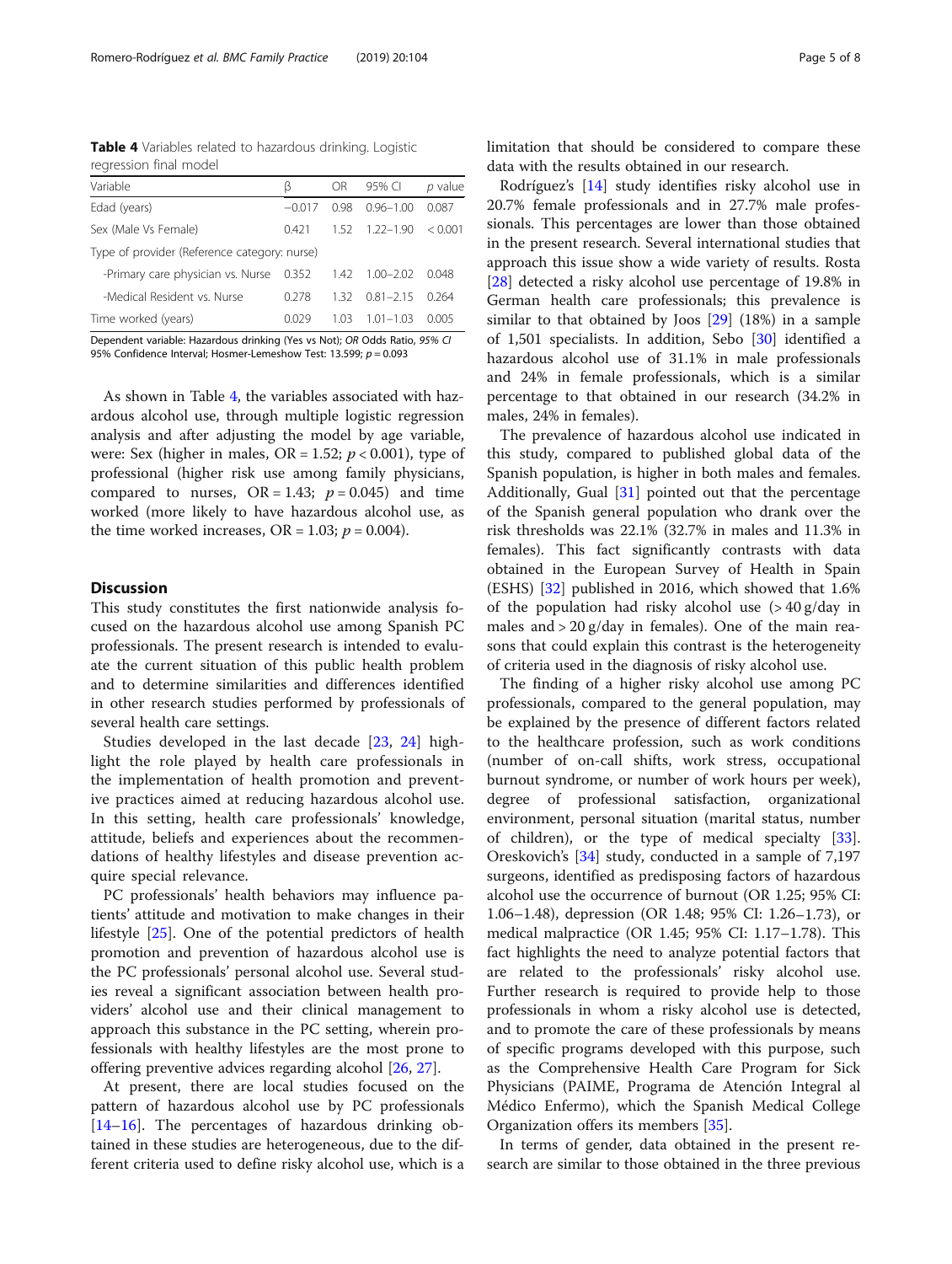studies conducted in Spain [[14](#page-6-0)–[16](#page-6-0)], where a greater prevalence of use among males was already revealed. In addition, the results of our study are in accordance with those provided by EDADES [[4\]](#page-6-0) and ESHS [[31\]](#page-6-0), regarding the Spanish population.

Furthermore, our findings reveal a higher percentage of hazardous alcohol use in PC professionals aged between 55 and 65 years old. This greater proportion of older professionals who have risky alcohol use contrasts with the increase in the last few years of binge drinking (intake pattern of 6 or more SDUs in a short period of time) in young Spanish professionals [\[36](#page-7-0)]. The Spanish National Survey of Health (ENSE, Encuesta Nacional de Salud de España) [[37\]](#page-7-0) of 2017 noted this finding, identifying the higher percentage of binge drinking in males (19.1%) aged between 25 and 34 years and females aged between 15 and 24 years (9.5%).

In relation to the healthcare profession, our data reveal differences between the three healthcare groups analyzed, indicating a higher percentage of risky alcohol use in PC physicians. There are no nationwide studies that allow us to compare these results in the PC context; therefore, further research is required to verify the existence of these differences in alcohol use among PC providers.

#### Strengths and limitations

One of the limitations of this study lies in the variability of the measurement of alcohol use, given the wide disparity in the volume of alcohol registered in the literature and the self-reported providers' alcohol use, which may have caused an underestimation of the prevalence of hazardous alcohol use among PC providers [[38\]](#page-7-0). Another limitation of the study arises from the difficulty to compare our data with the previous results published on this topic, due to the diversity of criteria established in the definition of risky alcohol use throughout the literature, which hinders the drawing of consistent conclusions about the hazardous drinking of PC professionals.

Similarly, it is necessary to bear in mind the potential screening bias, given the voluntariness of health care professionals to answer the questionnaire, where the most motivated professionals in this matter would be the most prone to responding to it, which may underestimate the true prevalence of risky alcohol use. Furthermore, it should be considered that the results of hazardous drinking (positive cases of AUDIT-C) obtained in the present study should be confirmed with the complete AUDIT questionnaire (10 items), following the established criteria by PAPPS and WHO [[21](#page-6-0)].

In order to analyze the representativeness of the sample with respect to the study population, we have compared our data according to age and sex with data published by the Medical College Organization (MCO)

[[39\]](#page-7-0) in the year 2015. Hence, the proportion of female family physicians in Spain was 54.2%, and this percentage rises to 62.9% in our study; therefore, an overrepresentation of female providers may be deemed. Due to the fact that the prevalence of risky alcohol use among female providers is lower than the prevalence identified among male professionals, we may infer that the overall alcohol intake would be underestimated. In terms of age, a greater proportion of young people is observed among the participants of this study. Considering that a greater percentage of risky alcohol use was observed among the groups of older professionals, this issue may have caused an underestimation of the global prevalence of risky alcohol use. However, the sample of this study represents the Spanish PC professionals, as over 95% of them work in the NHS.

One of the strengths of our study, compared to other studies focused on PC providers' hazardous drinking, lies in the sample size. Globally, there are studies with a greater sample size [[40](#page-7-0), [41](#page-7-0)] although these works address hazardous alcohol use in the hospital setting.

#### Conclusions

In conclusion, our study reveals the current situation of hazardous alcohol use of Spanish PC professionals, showing a greater prevalence in this population compared to other international studies published in this area. The present research highlights the need to develop preventive strategies and training interventions focused on the identification of hazardous drinking among health care providers. Further research is required to analyze the PC professionals' occupational conditions and their lifestyles, including their pattern of alcohol use, in order to provide help to those professionals in whom a hazardous drinking is detected. This fact is highly relevant in the clinical setting, given the key role that health care professionals have in the implementation of preventive practices in the PC setting.

#### Abbreviations

ASANEC: Andalusian Association of Community Nursing; AUDIT-C: Alcohol Use Disorders Identification Test-C; EDADES: Survey on alcohol and drugs in Spain; ENSE: Spanish National Survey of Health; ESHS: European Survey of Health in Spain; MCO: Medical College Organization; NHS: Spanish National Health Care System; PAIME: Comprehensive Health Care Program for Sick Physicians; PAPPS: Program of Preventive Activities and of Promotion of the Health; PC: Primary care; SDU: Standard drink unit; SEMERGEN: Spanish Society of Primary Care Physicians; semFYC: Spanish Society of Family and Community Medicine; SEMG: Spanish Society of General Physicians; WHO: World Health Organization

#### Acknowledgments

The authors would like to acknowledge support from the primary health care professionals of the Spanish National Health System, specially to the group of healthcare providers ¨Collaborative Group Alco-AP¨, constituted by Roger Ruiz Moral (Francisco de Vitoria University, Madrid, Spain), Ana Roldán Villalobos (Carlos Castilla del Pino Health Center, Cordoba, Spain), Sara Fernández López (Villanueva del Rey Health Center, Cordoba, Spain), Pilar Martin-Carrillo Domínguez (SERMAS, Madrid, Spain), Cruz Bartolomé Moreno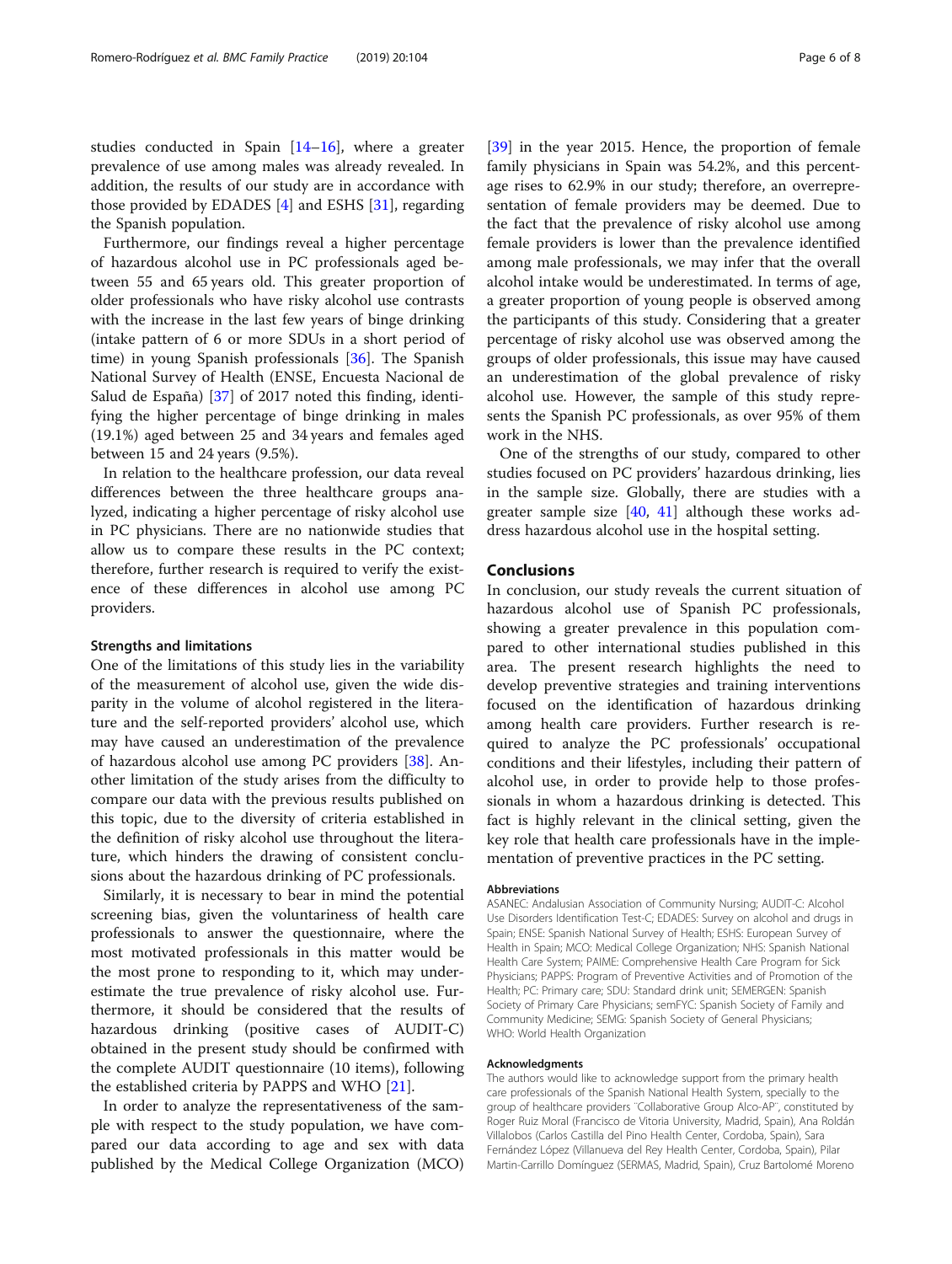<span id="page-6-0"></span>(Aragonese Research Group in Primary Care, GAIAP-REDIAPP) and Carlos Pérula de Torres (Villaviciosa de Cordoba Health Center, Cordoba, Spain).

#### Authors' contributions

ERR, LPT, JPR, JFG, FLC, FCG and RFM were involved in the conception and design of the study, as well as the data acquisition. LPT and ERR performed the analyses. ERR drafted the manuscript, which was revised by LPT. All authors gave final approval of the version submitted.

#### Funding

The study has been financed by the Spanish Society of Family and Community Medicine (semFYC, Sociedad Española de Medicina Familiar y Comunitaria) through the Francesc Borrell Scholarship in the year 2018 and has been awarded with the 1st Prize for the best Research Project in Primary Care by the Spanish Society of Primary Care Physicians (SEMERGEN, Sociedad Española de Médicos de Atención Primaria) in the year 2018. Also, this publication has been financed by one of the PhD scholarships, SEMERGEN, 2018. The funder had no role in the design of the study, nor in preparation, review, and approval of the manuscript. The funder will have no role in the collection, management, analysis, and interpretation of the data.

#### Availability of data and materials

The datasets used/or analysed during the current study are available from the corresponding author on reasonable request.

#### Ethics approval and consent to participate

The study obtained the approval of the Ethics Committee of Hospital Reina Sofía of Cordoba. All participants signed an informed consent form.

#### Consent for publication

Not applicable

#### Competing interests

The authors declare that they have no competing interests.

#### Author details

<sup>1</sup>Maimonides Biomedical Research Institute of Cordoba (IMIBIC), Reina Sofia University Hospital, University of Cordoba, Cordoba, Spain. <sup>2</sup>Maimonides Biomedical Research Institute of Cordoba (IMIBIC), Reina Sofia University Hospital, University of Cordoba, Teaching Unit of Family and Community Medicine of Cordoba. Program of Preventive Activities and Health Promotion -PAPPS- (semFYC), Cordoba, Spain. <sup>3</sup>Villanueva del Rey Health Center, Andalusian Health Service, Maimonides Biomedical Research Institute of Cordoba (IMIBIC), Reina Sofia University Hospital, University of Cordoba, Cordoba, Spain. <sup>4</sup>Infanta Mercedes Health Center, Madrid Health Service, PAPPS Health Education Group (semFYC), Madrid, Spain. <sup>5</sup>Occidente Health Center, Andalusian Health Service, Cordoba, Spain. <sup>6</sup>Maimonides Biomedical Research Institute of Cordoba (IMIBIC), Reina Sofia University Hospital, University of Cordoba, Villarrubia Health Center, Andalusian Health Service, Cordoba, Spain.

#### Received: 20 January 2019 Accepted: 16 July 2019 Published online: 26 July 2019

#### References

- 1. World Health Organization. Key facts 2018. Available at: [http://www.who.int/](http://www.who.int/news-room/fact-sheets/detail/alcohol) [news-room/fact-sheets/detail/alcohol](http://www.who.int/news-room/fact-sheets/detail/alcohol)
- 2. Global strategy to reduce the harmful use of alcohol 2010. Available at: [http://www.who.int/substance\\_abuse/activities/gsrhua/en/](http://www.who.int/substance_abuse/activities/gsrhua/en/).
- 3. World Health Organization. Global status report on alcohol and health. 2018. Available at: [http://apps.who.int/iris/bitstream/handle/10665/274603/](http://apps.who.int/iris/bitstream/handle/10665/274603/9789241565639-eng.pdf?ua=1) [9789241565639-eng.pdf?ua=1](http://apps.who.int/iris/bitstream/handle/10665/274603/9789241565639-eng.pdf?ua=1)
- 4. Ministry of Health, Social Services and Equality, Secretary of State for Social Services and Equality. Survey on alcohol and drugs in Spain EDADES 2013/ 2014. Government Delegation for the National Plan on Drugs. 2015. Available at: [http://www.pnsd.msssi.gob.es/profesionales/](http://www.pnsd.msssi.gob.es/profesionales/sistemasInformacion/sistemaInformacion/encuestas_EDADES.htm) [sistemasInformacion/sistemaInformacion/encuestas\\_EDADES.htm](http://www.pnsd.msssi.gob.es/profesionales/sistemasInformacion/sistemaInformacion/encuestas_EDADES.htm).
- 5. Ministry of Health, Social Services and Equality, Secretary of State for Social Services and Equality. Prevention of alcohol-related problems 1st Conference on prevention and promotion of health in clinical practice in Spain. 2014.

Available at: [https://www.msssi.gob.es/alcoholJovenes/docs/](https://www.msssi.gob.es/alcoholJovenes/docs/prevencionProblemasAlcohol.pdf) [prevencionProblemasAlcohol.pdf](https://www.msssi.gob.es/alcoholJovenes/docs/prevencionProblemasAlcohol.pdf).

- 6. Ministry of Health, Social Services and Equality, Secretary of State for Social Services and Equality. Program to address alcohol risk consumption from primary care. 2017. Available at: [https://www.msssi.gob.es/profesionales/](https://www.msssi.gob.es/profesionales/saludPublica/prevPromocion/alcohol/mojateAlcohol.htm) saludPublica/prevPromocion/alcohol/mojateAlcohol.htm
- 7. National Institute on Alcohol Abuse and Alcoholism. Helping patients who drink excessively: guide for health professionals: updated edition of 2005. 2007. Available in: [https://pubs.niaaa.nih.gov/publications/practitioner/](https://pubs.niaaa.nih.gov/publications/practitioner/cliniciansguide2005/spanish/Guide_2009_span.pdf) [cliniciansguide2005/spanish/Guide\\_2009\\_span.pdf](https://pubs.niaaa.nih.gov/publications/practitioner/cliniciansguide2005/spanish/Guide_2009_span.pdf)
- 8. Arbesú JA, Armenteros L, Casquero R, Goncalves F, Guardia Segerini J, et al. Manual de consenso de alcohol en Atención Primaria. Barcelona: Socidrogalcohol; 2016.
- 9. Gual A. Alcohol in Spain: is it different? Addiction. 2006;101:1073-7.
- 10. Frank E, Rothenberg R, Lewis C, Belodoff B. Correlates of physicians' prevention-related practices: findings from the women physicians' health study. Arch Fam Med. 2000;9:359–67.
- 11. Rosta J, Aasland O. Female surgeons' alcohol use: a study of a national sample of Norwegian doctors. Alcohol Alcohol. 2005;40:436–40.
- 12. Brooke D, Edwards G, Andrews T. Doctors and substance misuse: types of doctors, types of problems. Addiction. 1993;88:655–63.
- 13. Trinkoff A, Storr C. Substance use among nurses: differences between specialties. Am J Public Health. 1998;88:581-5.
- 14. Rodríguez E, Espí F, Canteras M, et al. Alcohol consumption among primary care medical professionals. Aten Primaria. 2001;28:259–62.
- 15. Auba J, Freixas R, Ruiz D, et al. Alcohol consumption among primary care physicians. Aten Primaria. 1994;14:726–9.
- 16. Health, lifestyles and working conditions of male and female doctors in Catalonia. Galatea Foundation. Available at: [http://www.fgalatea.org/pdf/](http://www.fgalatea.org/pdf/salut_eng.pdf) [salut\\_eng.pdf](http://www.fgalatea.org/pdf/salut_eng.pdf)
- 17. Programa de Actividades Preventivas y de Promoción de la Salud (PAPPS). Spanish Society of Family and Community Medicine (semFYC). 2018. Available at: <http://www.papps.org/>.
- 18. Pérula LA, Marzo-Castillejo M, Ranchal-Sánchez A, et al. European code against cancer: what does the Spanish population know and think about its recommendations? Eur J Cancer Prev. 2015;24:69–75.
- 19. Ministry of Health, Social Services and Equality, Secretary of State for Social Services and Equality. Primary Care Information System. 2017. Available at: [http://www.msssi.gob.es/estadEstudios/estadisticas/estadisticas/](http://www.msssi.gob.es/estadEstudios/estadisticas/estadisticas/estMinisterio/siap.htm) [estMinisterio/siap.htm](http://www.msssi.gob.es/estadEstudios/estadisticas/estadisticas/estMinisterio/siap.htm).
- 20. Khadjesari Z, White IR, McCambridge J, et al. Validation of the AUDIT-C in adults seeking help with their drinking online. Addict Sci Clin Pract. 2017;12(1):2.
- 21. World Health Organization. The Alcohol Use Disorders Identification Test. Guidelines for Use in Primary Care. 2001. Available at: [http://apps.who.int/](http://apps.who.int/iris/handle/10665/67205?locale=es) [iris/handle/10665/67205?locale=es](http://apps.who.int/iris/handle/10665/67205?locale=es)
- 22. World Health Organization. Alcohol and Primary Health Care. Basic clinical information for the identification and management of risks and problems. Available at: [http://www.who.int/substance\\_abuse/publications/alcohol](http://www.who.int/substance_abuse/publications/alcohol_atencion_primaria.pdf) [\\_atencion\\_primaria.pdf](http://www.who.int/substance_abuse/publications/alcohol_atencion_primaria.pdf)
- 23. Raistrick D, Russell D, Tober G. A survey of substance use by health care professionals and their attitudes to substance misuse patients (NHS staff survey). J Subst Use. 2008;13:57–69.
- 24. Rosta J. Physicians' interest in preventive work in relation to their attitude and own drinking patterns. A comparison between Aarhus in Denmark and Mainz in Germany. Addict Biol. 2002;7:343.
- 25. Saeys F, Cammu H. GPs' attitudes on a healthy lifestyle: a survey of GPs in Flanders. Br J Gen Pract. 2014;64:664–9.
- 26. Bakhshi S, While A. Health professionals' alcohol-related professional practices and the relationship between their personal alcohol attitudes and behavior and professional practices: a systematic review. Int J Environ Res and Public Health. 2014;11:218–48.
- 27. Rosta J. Prevalence of problem-related drinking among doctors: a review on representative samples. Ger Med Sci. 2005;3:1–5.
- 28. Rosta J. Hazardous alcohol use among hospital doctors in Germany. Alcohol Alcohol. 2008;43:198–203.
- 29. Joos L, Glazemakers I, Dom G. Alcohol use and hazardous drinking among medical specialists. Eur Addict Res. 2013;19:89–97.
- 30. Sebo P, Gallachi M, Goehring C, et al. Use of tobacco and alcohol by Swiss primary care physicians: a crossectional survey. BMC Public Health. 2007;7:5.
- 31. Gual A, Arbesú JA, Zarco J, et al. Alcoholism and its treatment approach from a citizen perspective. Adicciones. 2016;28(3):163–73.